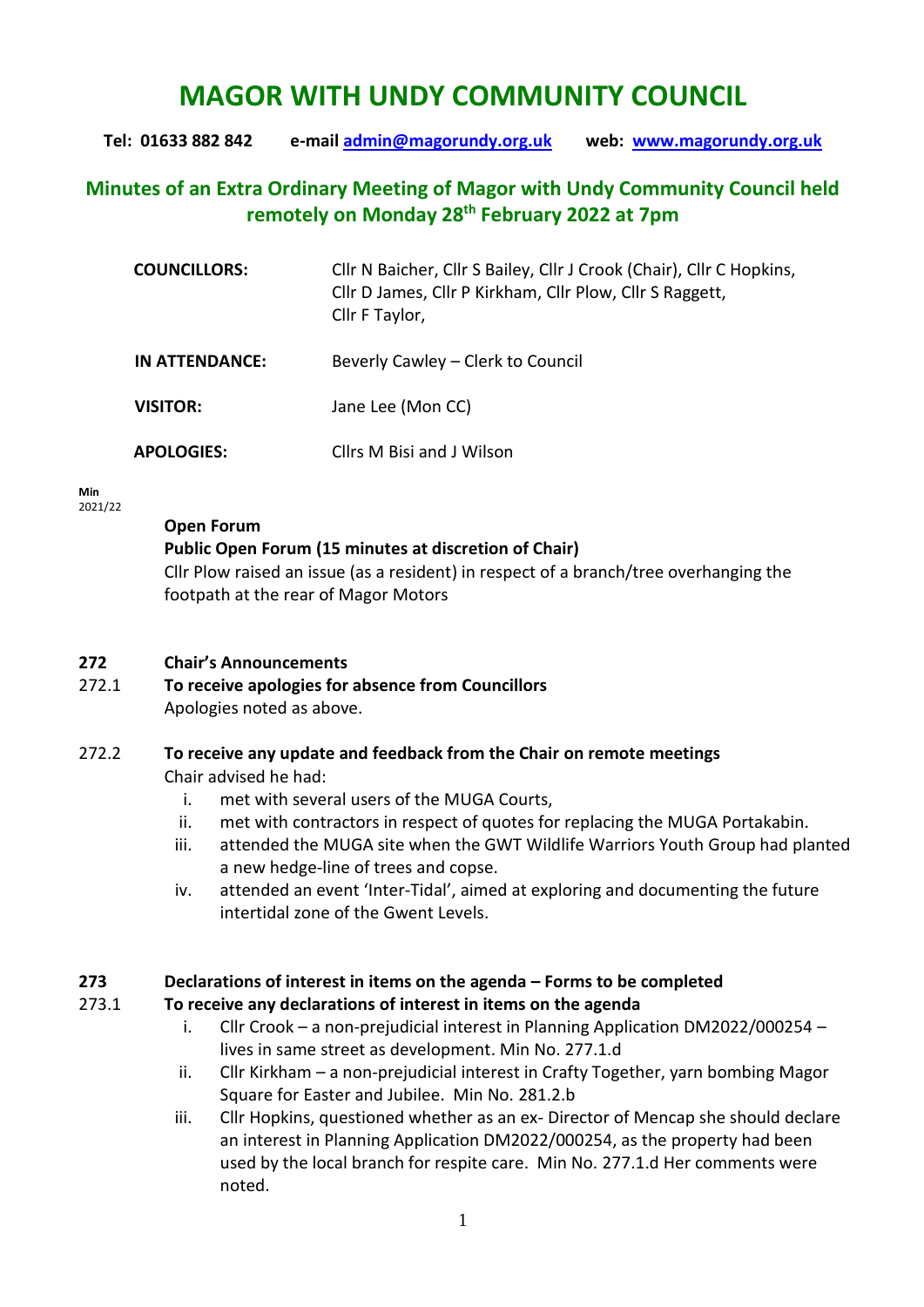- **274 Magor Square Traffic Restrictions Consultation**
- 274.1 **To receive a copy of the Monmouthshire County Council feedback report 'Magor Square Traffic Restrictions Consultation' and 'Resident' Infographic'** Received and noted.
- 274.2 **To receive a short presentation from Jane Lee, Monmouthshire County Council Project Manager for Regeneration & Place-making.**

Ms Lee summarised the results of the 'Magor Square Traffic Restrictions Consultation' and also mentioned the benefit that becoming a Town would have in respect of funding following the elections in May 2022.

Members then commented and discussed the feedback and the way forward. Some points raised included that the Square may look more appealing and open if there were shop canopies instead of marquees - If marquees were a shared space, then where did the responsibility lie in respect of their upkeep etc. Members asked if there was any other way the results of the survey could be shared with residents ie, enclosure with Tax reminders, or in Villager Magazine. It was noted that parking in the Square is still a problem with resident not abiding by rules. Members acknowledged that a response from 548 residents was in fact a good response compared with some surveys, and that the Council would need to take on board suggestions made, and work with partners to move any plans forward. The next steps would be in partnership design the way forward, consult, draft and comment and consult again.

*Resolved: That Cllr Crook would discuss with the printers about putting the survey results in the next copy of The Villager Magazine.*

*Resolved: To discuss the way forward, in general at the next meeting, and to set up a 'steering group' with Mon CC and other partners following the Elections in May 2022 to move ideas forward.*

**The Chair confirmed that the meeting would be recorded.**

## **275 Chair's Announcements (continued)**

275.1 The Chair advised that his first month as Chair had been difficult, and that after being challenged over certain items he had taken advice from One Voice Wales, and as a result of his conversation wished to remind all members of their duty to show respect to fellow members and staff. He also reminded members that they should be fully conversant, and abide by the Councils policies on; 'Code of Conduct', 'Unacceptable Actions by Individuals', and' Equality, Diversity & Inclusion'.

## **276 MARKET – MAGOR SQUARE**

276.1 **To receive and note two short written reports from Cllr Crook in respect of Greentop Events – Street Markets' proposal to hold regular markets in Magor Square, and agree any actions required.** 

Members acknowledged that this project could only go ahead if it were viable and sufficient stalls could be accommodated, and that holding markets would tie in with the regeneration of Magor Square (refers Min No 274). The project was initially constrained by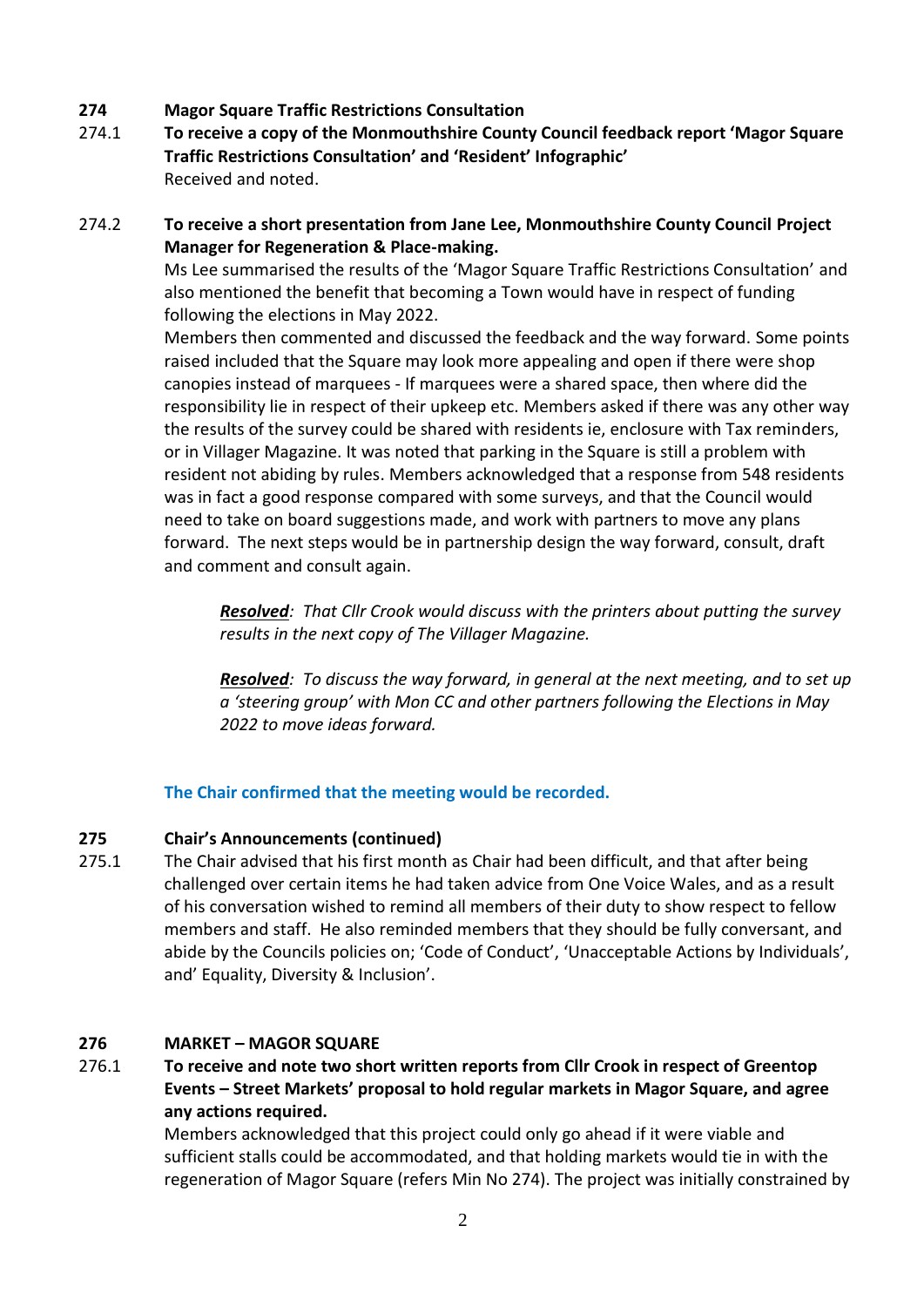feedback from business about the closure of Magor Square for the events. Members did not feel that the project could start in March 2022 as hoped, but that perhaps June/July 2022 would be a more feasible timescale.

*Resolved: To look into the event in more detail ie, licensing, and for Cllr Crook to approach the Magor Baptist Church with a view to using their 'rear' lawn and schoolroom for stall pitches.*

- **277 Planning - View applications at<http://www.monmouthshire.gov.uk/planning>**
- 277.1 **To consider:**
- 277.1.a **DM/2022/00150 - Erection of storage unit, for storage of hay and other items of Machinery - Paddock at The Junction of Bencroft Lane and Silurian Road.**

*Resolved: To recommend approval of Planning Application DM/2022/00150*

277.1.b **DM/2022/00052 - Non-material amendment to planning reference DM/2021/00804 to substitute drawings to allow the removal of cladding on the north-eastern stairwell tower - Magor Brewery, Newport Road, Magor**

*Resolved: To recommend approval of Planning Application DM/2022/00052*

277.1.c **DM/2022/00200 - Single storey rear extension - 17 Badgers Walk, Undy**

*Resolved: To recommend approval of Planning Application DM/2022/00200 subject to a favourable consultation with neighbours*

277.1.d **DM/2022/00254 - Extension and alterations to an existing residential care home to provide two additional en-suite bedrooms - The Drive Care Home, Whitehall Gardens, Undy**

**Cllrs Crook & Hopkins declared a non-prejudicial interest**

*Resolved: To recommend approval of Planning Application DM/2022/00254*

277.2 **To note correspondence from Welsh Government to Monmouthshire County Council Planning Authority advising that WG have been requested to 'call in' Hybrid planning Application DM/2019/01937 - outline planning for 155 dwellings, and full planning for 72 dwellings both with associated open space and infrastructure at Vinegar Hill, Undy.** Noted.

> *Resolved: That Council write to Monmouthshire County Council for more details as to the procedure for dealing with a 'call-in' from Welsh Government, whether the Community Council would be required to give any input going forward, and what was the rationale behind the 'call-in'.*

277.3 **To note Mon CC weekly new and decided planning lists <https://www.monmouthshire.gov.uk/planning-3/weekly-planning-lists/>** Noted.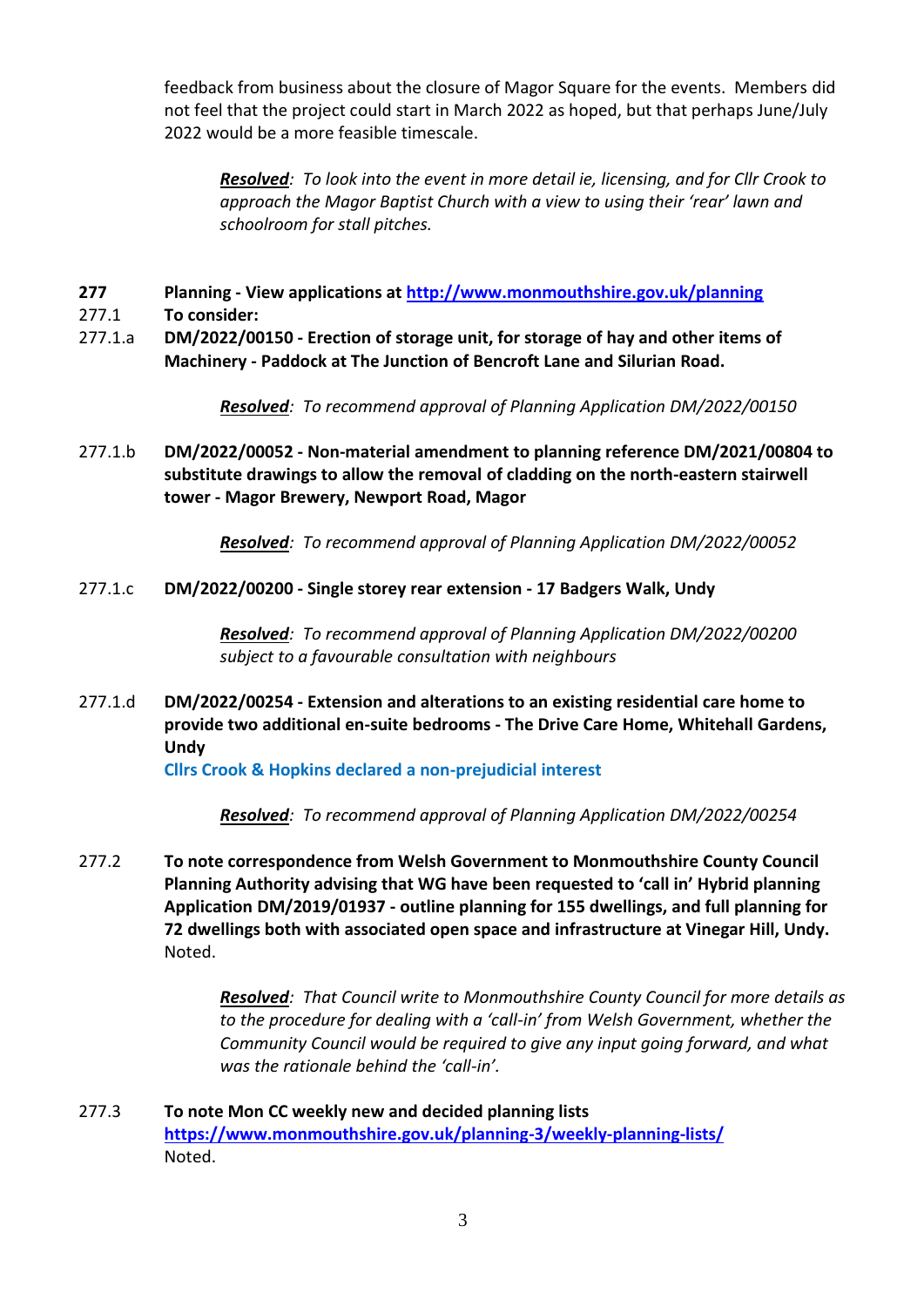#### **278 Casual Vacancy**

- 278.1 **To note that due to the timing of the Councillor's resignation, in relation to the May 2022 local elections, an election will not be held to fill the vacancy.**  Noted.
- 278.2 **To note and consider the option available, to Co-opt a person to fill the vacancy for the next 2 months, and agree any action.**

*Resolved: That Council would not co-opt a new Councillor before the elections in May 2022.*

#### **279 Staffing**

## 279.1 **To receive feedback on the recruitment process to replace the Clerk and RFO and agree any actions required.**

The Chair advised that One Voice Wales had been appointed to undertake recruitment as per OM 14/2/22 Min No 254.2 and confirmed that an initial meeting was set for 3/3/22 to discuss Council's requirements.

The Chair noted that although Council had noted the drafted documents drawn from the staffing workshop, they had not adopted them at the OM on 14/2/22.

*Resolved: That Council approve/adopt the three documents drafted; Job Advertisement, Job Description, and Person Specification.*

## **280 Boundary Changes and Elections May 2022**

280.1 **To note that with effect from the 5th May, 2022 'Magor with Undy Community Council' will become 'Magor with Undy Town Council' following the recommendation made by Monmouthshire County Council** *(under LGA 1976 s.76)* **in the boundary changes, and the subsequent Order issued by Welsh Government 'The Monmouthshire (Communities) Order 2022'**  Noted.

## 280.2 **To ratify the changes, declaring the transition from Community Council to Town Council as from the 5th of May 2022, (under the LGA 1972 s.245B) and confirming that as from 5 th May 2022 a Town Mayor will be elected by Council in preference to a Chair.**

*Resolved: Having noted the recommendation made by Monmouthshire County Council (under LGA 1976 s.76) in the boundary changes, and the subsequent order issued by Welsh Government 'The Monmouthshire (Communities) Order 2022' Council approved the transition from a Community Council to a Town Council as from the 5th May 2022, to be known as Magor and Undy Town Council, with a Mayor being elected in preference to a Chair from the 5th May 2022.*

## 280.3 **To note that Nomination papers for the Magor with Undy Community Council wards are available from the clerk. Full details regarding the election process can be found at <https://mcc-elections-2022.webnode.co.uk/>**

The Chair reminded members who wished to stand for election on 5<sup>th</sup> May 2022 of the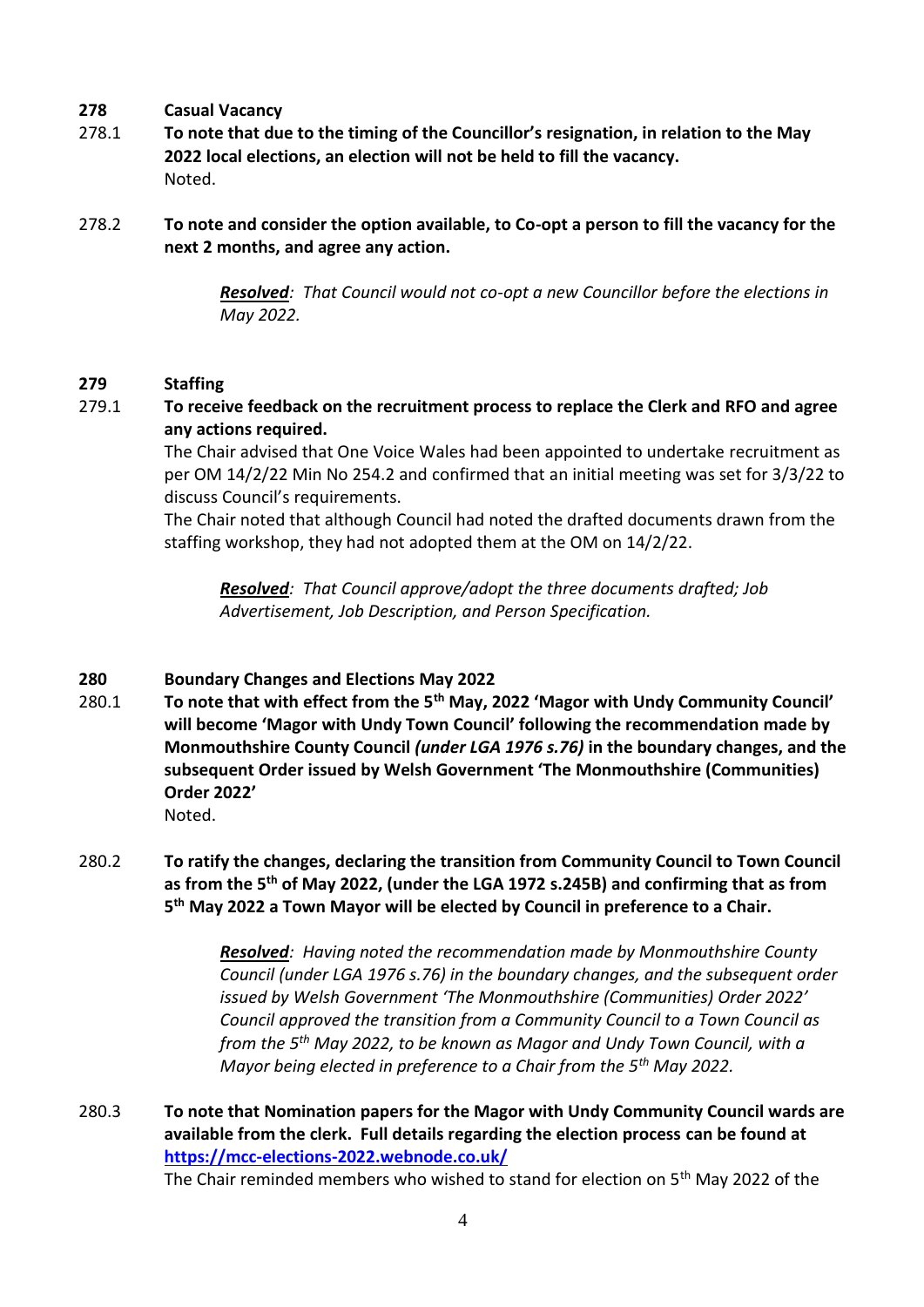importance of making sure they have the papers for the correct ward. The papers are available from the clerk, who would advise/guide members to the correct papers/ward.

#### **281 Working Groups**

#### 281.1 **Brewery Working Group**

281.1.a **To note that Cllr Carole Hopkins has resigned from the Brewery Working Group and consider and/or agree the appointment of a replacement Councillor**

> *Resolved: That due to the timing, Council would leave the appointment until the Annual Meeting following the elections on 5th May 2022*

#### 281.2 **Queen's Platinum Jubilee Working Group**

## 281.2.a **To receive a report from the working group, and agree any recommendations.**

Members noted the report and recommendations, which the group were asking Council to approve 'in principle' so that work could progress on finding final costings. Cllr Kirkham advised that following the next working group meeting she should have a spreadsheet detailing costs involved, so that Council could make an informed decision. Cllr Raggett advised that the cost of commemorative mugs far outweighed the budget set by Council, and that an alternative could be sought, such as a commemorative crown coin), a book mark or a water bottle.

> *Resolved: That Cllr Baicher look at the cost of commemorative coins from the local banking systems, feeding back to the working group.*

*Resolved: That the Clerk set up a Facebook Page for the Platinum Jubilee celebrations.*

*Resolved: That the Working Group bring back more detailed costs to the OM 14/03/22 for consideration by Council.*

## 281.2.b **To note that 'Crafty Together' are interested in 'Yarn Bombing' Magor Square for Easter and the Queen's Platinum Jubilee and are seeking Council's approval to proceed.**

*Resolved: Members supported and approved the Yarm Bombing or Magor Square for Easter and the Queen's Platinum Jubilee.*

#### 281.3 **MUGA Working Group**

#### 281.3.a **To receive a report from the working group and agree any actions**

Noted. There were no actions required. Cllr Taylor wished to know the purpose behind replacing the portakabin. Cllr Kirkham advised that the working group were looking to replace the current building with one that provided better storage for groups and the Council, upgrading toilet facilities and allow for litter pickers etc. to shelter from the rain, make a drink, and dry clothes etc. The working group had spoken with users about their needs. Cllr Taylor stated that the new Community Hub would be open for everyone to use and that any facility Council provide should work in hand with the Hub. Cllr Kirkham advised that the working group would probably bring a total package to Council at the 14<sup>th</sup> March meeting, offering two different proposals.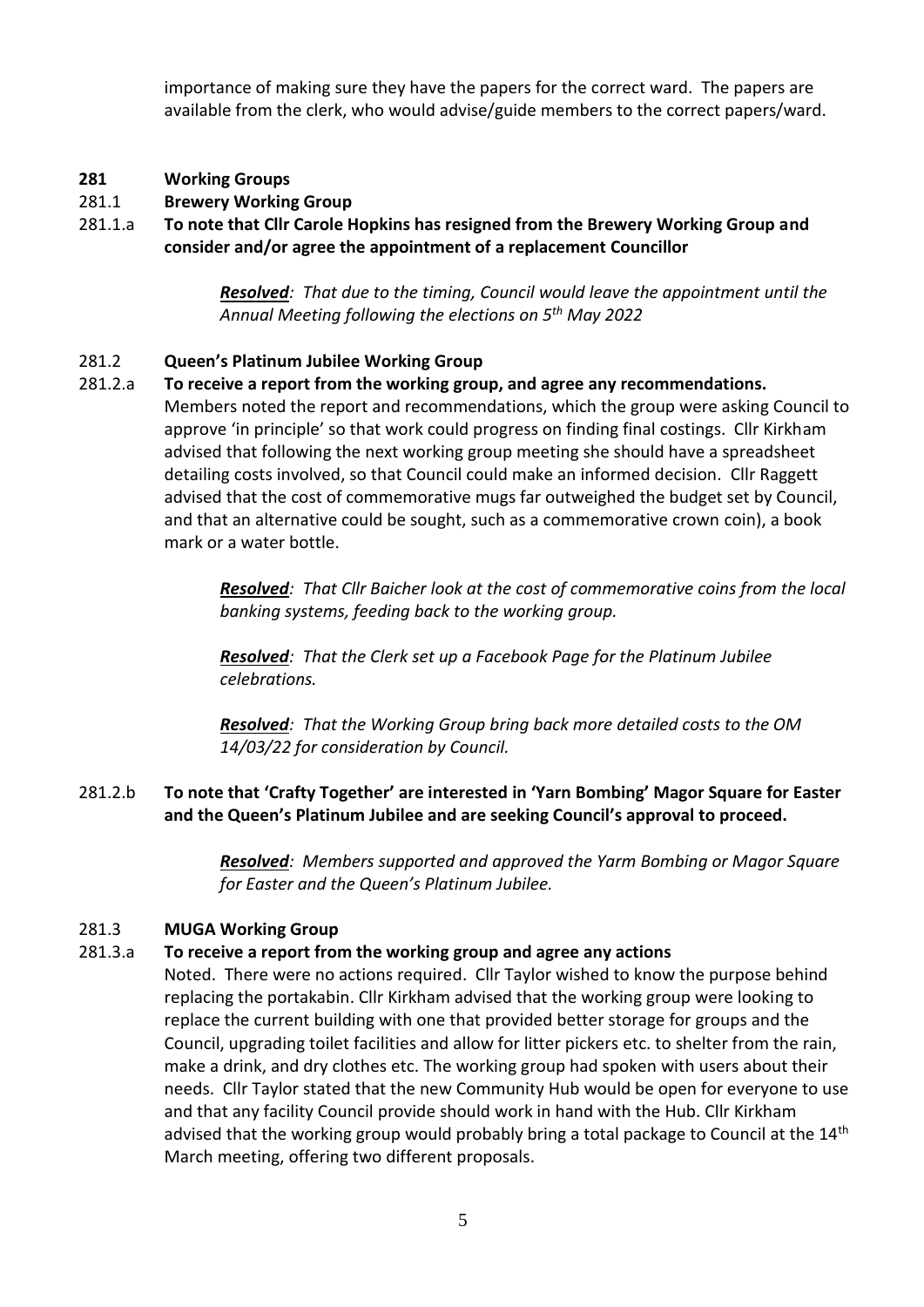## **282 Consultations**

282.1 **The Welsh Government: - The Local Government and Elections (Wales) Act 2021: Draft Statutory Guidance for Community and Town Councils (closes 17/03/22) [Local](https://eur01.safelinks.protection.outlook.com/?url=https%3A%2F%2Fgov.wales%2Flocal-government-and-elections-wales-act-2021-community-and-town-councils-statutory-guidance&data=04%7C01%7CTim.Donegani%40gov.wales%7C6e9dcaa8cbe6407f475b08d9c07ff061%7Ca2cc36c592804ae78887d06dab89216b%7C0%7C0%7C637752477982030045%7CUnknown%7CTWFpbGZsb3d8eyJWIjoiMC4wLjAwMDAiLCJQIjoiV2luMzIiLCJBTiI6Ik1haWwiLCJXVCI6Mn0%3D%7C3000&sdata=jAe1JMc37NgDAYhmPZoF80LkNbWaND1m5UQ3vZeWBaU%3D&reserved=0)  [Government and Elections \(Wales\) Act 2021: Community and Town Councils statutory](https://eur01.safelinks.protection.outlook.com/?url=https%3A%2F%2Fgov.wales%2Flocal-government-and-elections-wales-act-2021-community-and-town-councils-statutory-guidance&data=04%7C01%7CTim.Donegani%40gov.wales%7C6e9dcaa8cbe6407f475b08d9c07ff061%7Ca2cc36c592804ae78887d06dab89216b%7C0%7C0%7C637752477982030045%7CUnknown%7CTWFpbGZsb3d8eyJWIjoiMC4wLjAwMDAiLCJQIjoiV2luMzIiLCJBTiI6Ik1haWwiLCJXVCI6Mn0%3D%7C3000&sdata=jAe1JMc37NgDAYhmPZoF80LkNbWaND1m5UQ3vZeWBaU%3D&reserved=0)  [guidance GOV.WALES](https://eur01.safelinks.protection.outlook.com/?url=https%3A%2F%2Fgov.wales%2Flocal-government-and-elections-wales-act-2021-community-and-town-councils-statutory-guidance&data=04%7C01%7CTim.Donegani%40gov.wales%7C6e9dcaa8cbe6407f475b08d9c07ff061%7Ca2cc36c592804ae78887d06dab89216b%7C0%7C0%7C637752477982030045%7CUnknown%7CTWFpbGZsb3d8eyJWIjoiMC4wLjAwMDAiLCJQIjoiV2luMzIiLCJBTiI6Ik1haWwiLCJXVCI6Mn0%3D%7C3000&sdata=jAe1JMc37NgDAYhmPZoF80LkNbWaND1m5UQ3vZeWBaU%3D&reserved=0)**

Noted. Members should forward any comments to the clerk for collation.

#### **283 Village Improvements**

#### 283.1 **Village Maps:**

#### 283.1.a **To note feedback from the Clerk and agree any actions required.**

The clerk advised that the lay-flat village map was printed, and that as yet Mon CC had not approved the street furniture license, or confirmed that planning was not required, both requested in January 2022 – Cllr Taylor offered to chase up a response. The clerk had raised two issues requiring a decision from Council:

i. The Village Map to be sited at Undy Pound, would require the existing Walk Map to be moved to one side, but as the back of the walk map was in bad disrepair the installer suggested that the walk map was not put back until Council had arranged for it to be repaired.

ii. Platform One (Village map designer) raised an issue that had been escalated at Gilwern, in that their map was not bilingual and a resident had objected. The clerk advised that this Council had not signed up to the Welsh Language Scheme, and suggested an option that: When Council print the Village map into a leaflet, they have that translated in to Welsh (bi-lingual), and that reference is made on the main maps, that a welsh version is available from the Council office.

*Resolved: That when the Walk Map at Undy Pound is taken up/out, it is not resited until such time that repairs are undertaken, allowing the Village Map to be installed as soon as is possible.*

*Resolved: That Platform One be instructed to produce the maps in their current version (English), but that reference is made on them, in Welsh, stating that 'A welsh version is available from the Council Office'.*

*Resolved: That once the final Village Map graphics are handed over to Council, it produces a printed map, with Welsh translation included, in order to acknowledge the Welsh Language.*

#### **Chair invoked Standing Order No 3.v to extend the meeting beyond 9pm**

#### 283.2 **Welcome Signage**

## 283.2.a **To note feedback from the Clerk and agree any actions required**

Members noted feedback from the Clerk, and the Chair advised of delays, in particular the need for 'Traffic Management' in light of Health & Safety issued associated with the final installation and of the decision by the Clerk, Chair and Vice Chair to pay for 'Traffic Management, at a cost of £1300 under Financial Regulation 4.1

*Resolved: To ratify the decision made by the Clerk, Chair & Vice Chair (refers Fin*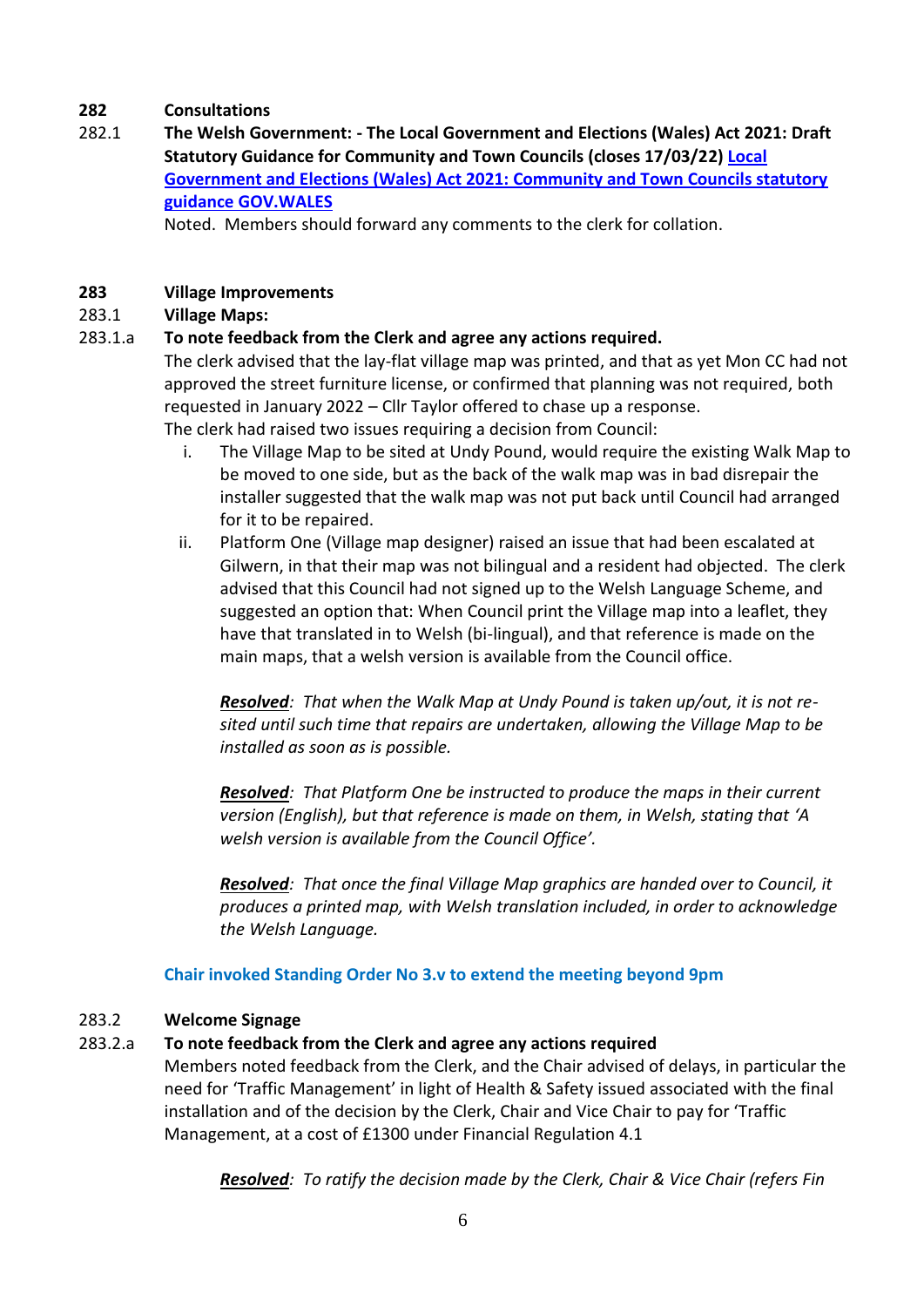*Regs 4.1) to pay the cost of Traffic Management System to mitigate Health & Safety issues and progress the installation of the Welcome Signs at the earliest possible time. (under LGA 1972 s.144 & Road Traffic Regulation Act 1984 s.72)*

#### 283.3 **Finger Posts**

## 283.3.a **To receive feedback from the Clerk and agree any actions required.**

Members noted the report from the clerk, that whilst Council had agreed the positioning of 4 finger posts (subject to street furniture licenses), they had not agreed the contents of the fingers/arms. The clerk had provided suggestions for all four finger posts, but it was unclear at present whether there would be sufficient room on the fingers for both English and welsh translation, and if that was the case members suggested English on one side and Welsh on the other.

*Resolved: To go with the recommendations made by the clerk, and if necessary, have welsh on one side, and English on the other, with the symbols/icons on both sides.*

*Resolved: That the clerk would obtain quotes as agreed above, for consideration/approval at the 14th March Council meeting.*

#### 283.4 **Brown & White Tourism Signs**

## 283.4.a **To receive information from Cllr Taylor and agree any actions required.**

Cllr Taylor had obtained costs for directional Brown and White tourism signs to be sited adjacent to the Wheatsheaf Inn and Chestnut Close Magor, indicating 'Magor Square' and 'Ancient Building'. Cllr Raggett questioned whether these would be required as well as the Finger posts. Cllr Taylor advised that these would complement the finger posts and were aimed at vehicles rather than pedestrians.

*Resolved: To purchase the signs, as presented to Council, at the cost of £456.18 from Standard Signs (to include installation), via Monmouthshire County Council highways. (under LGA 1972 s.144 & Road Traffic Regulation Act 1984 s.72)*

## **284 Policies**

## 284.1 **To note and confirm/ratify changes to the Council's 'Recruitment and Selection Policy' as agreed 10/01/22 Min No. 228.1**

Members noted the changes agreed 10/01/22 Min No 228.1

*Resolved: To adopt the changes (ads agreed) and upload the new 'Recruitment and Selection Policy' to the Council's website.*

## 284.2 **To reconsider the 'Virtual Meetings' Protocol following a complaint from a member of the public, and agree any actions and/or changes.**

Members noted the recent problems incurred with a resident attending a 'virtual' Council meeting. Members revisited the 'Virtual Meetings' Protocol and were happy with the content. Members acknowledged that Common Law powers of the Chair are absolute right and that the Chair is entitled to remove anyone from a meeting if they are obstructive and do not comply with protocol. (refers standing Order 10.a.xiii)